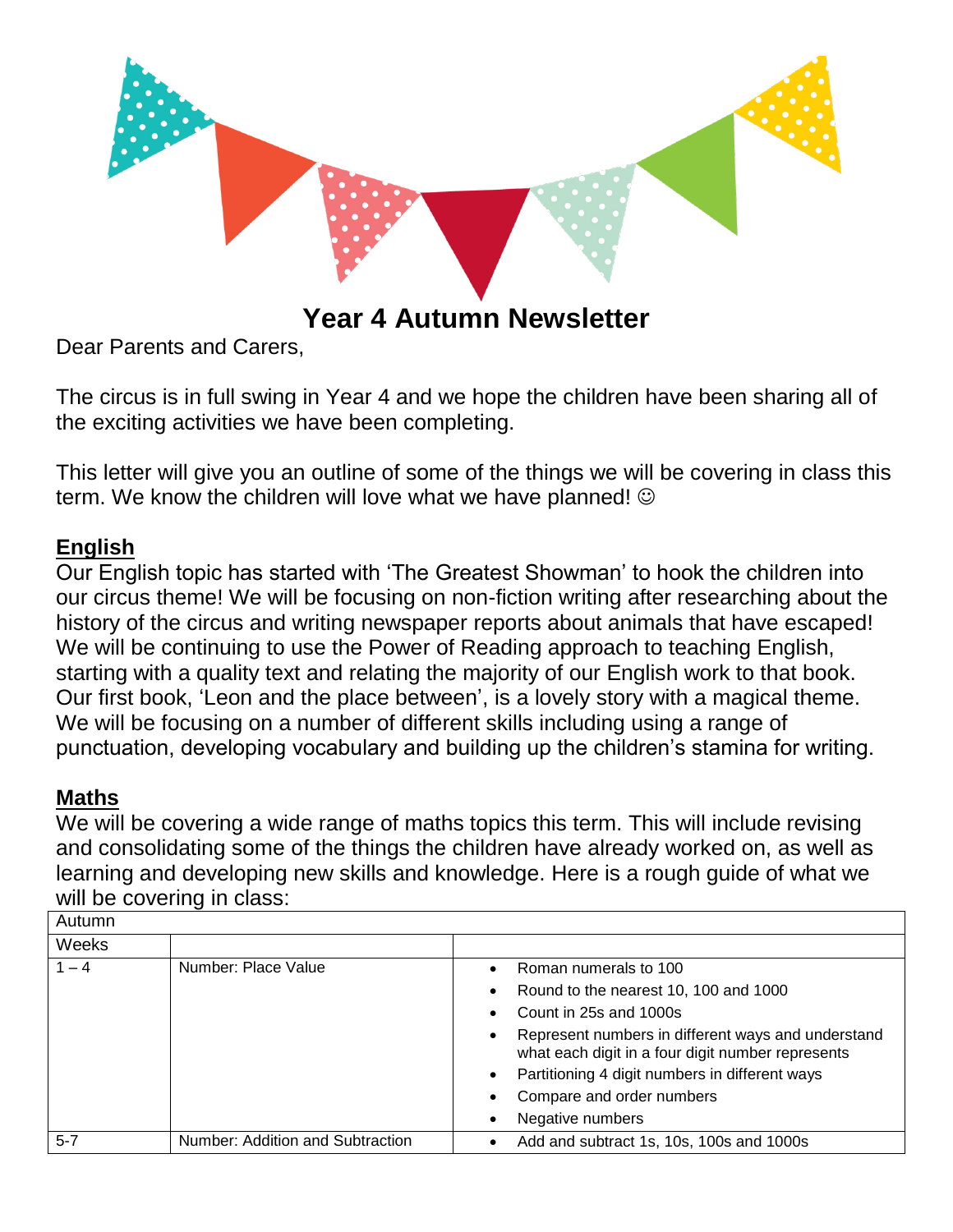|          |                                     | Add and subtract two four digit numbers |
|----------|-------------------------------------|-----------------------------------------|
|          |                                     | Estimate answers                        |
|          |                                     | Check strategies                        |
| 8        | Measurement: Length and Perimeter   | Convert between kilometres and metres   |
|          |                                     | Find the perimeter of different shapes  |
| $9 - 11$ | Number: Multiplication and Division | Multiply and divide by 10 and 100       |
|          |                                     | Multiply by 1 and 0                     |
|          |                                     | Divide by 1 and itself                  |
|          |                                     | Multiply and divide by 6, 7 and 9       |
| 12       | Consolidation                       |                                         |

# **Science**

This term in Science, we will be studying 'Electricity' and 'States of Matter'.

## **History and Geography**

In Geography this term we will be completing some fieldwork in Bromley Town Centre and hope to compare this to another locality in the Spring Term.

#### **Music**

Wherever possible, we will be linking our music teaching to the book that we are studying in class. Every Monday during our planning time (PPA), Mrs Wood (formerly known as Mrs Robins) will be teaching Music using a variety of instruments.

#### **Computing**

We have a good range of technology available at Bickley and will make use of the, Laptops and IPADs to access the Computing curriculum. The children will develop their understanding of programming this term.

#### **French**

In French the children will revise greetings, numbers, days of the week and family members and move on to learning classroom objects.

# **PE**

PE will take place on **Monday and Tuesday for both classes**. Please ensure that the children have a tracksuit when the weather starts to get colder as we will still be going outside. The children must have their PE kit in school **every day**. Please ensure your child's hair is tied back and their earrings are covered or removed.

# **Art**

Art will mostly be linked to the books we are covering in English as well as our other exciting Foundation Subjects. We will focus on developing painting and drawing skills as well as completing other Art projects.